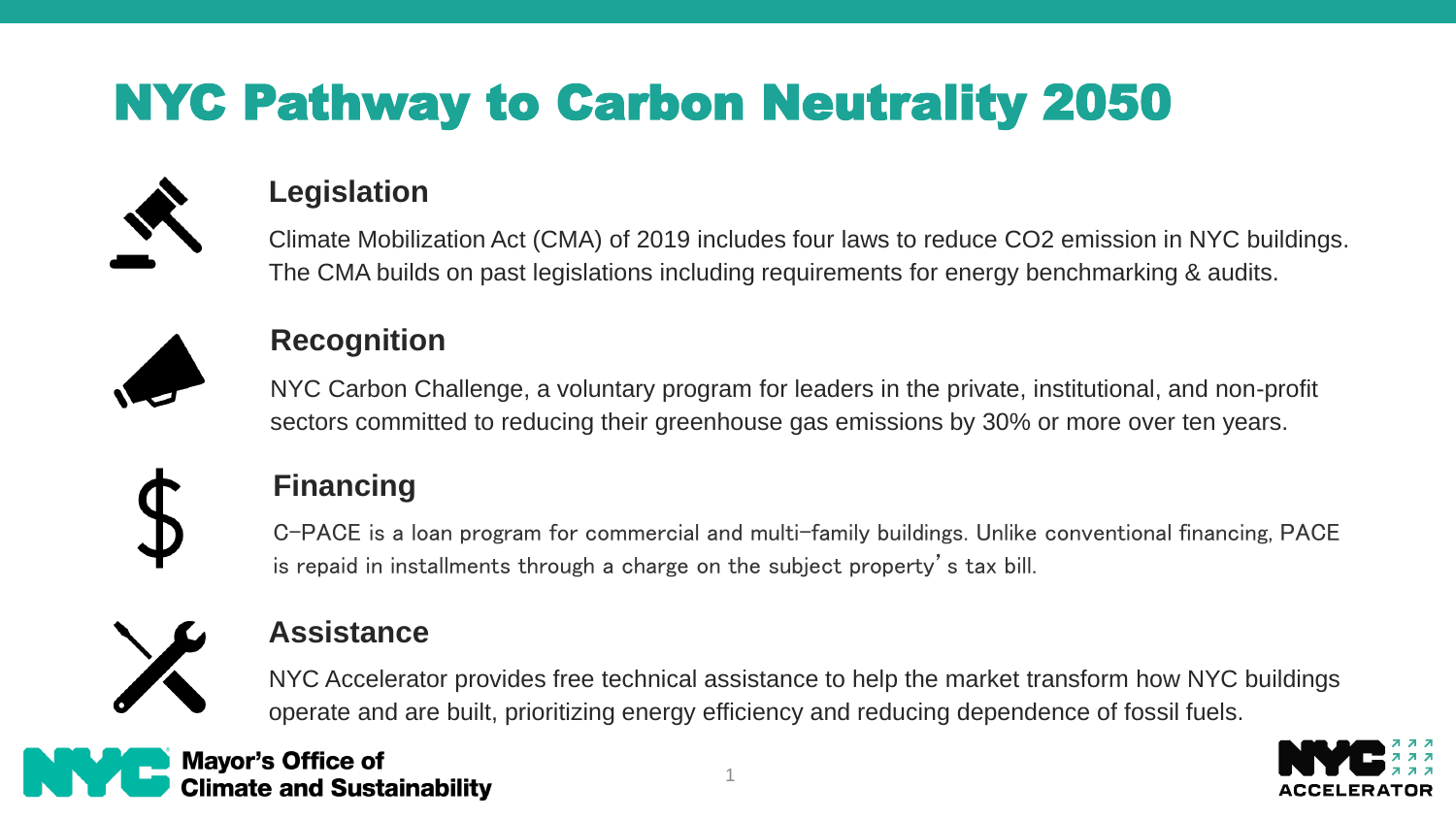## Climate Mobilization Act of 2019 (CMA)

- **+** Green roof and solar PV mandates (LL92 & 94)
- **+ Energy Efficiency Grade (LL33/LL95)**
- C-PACE, clean energy financing (LL96)
- Building energy & carbon emissions limits (LL97) (>25,000 GSF)

### **By 2030, the CMA will achieve:**

- $\bullet$  6 million tons of CO<sub>2</sub>e reduced
- 26,700+ jobs created



*Source: [Urban Green Council](https://www.urbangreencouncil.org/sites/default/files/2020.07.09_urban_green_building_emissions_law_summary_revised_11.17.2020.pdf)*

#### **Under LL97:**

- 75-80% of properties must meet 2024-2029 limits
- 25-30% of properties must meet 2030-2034 limits